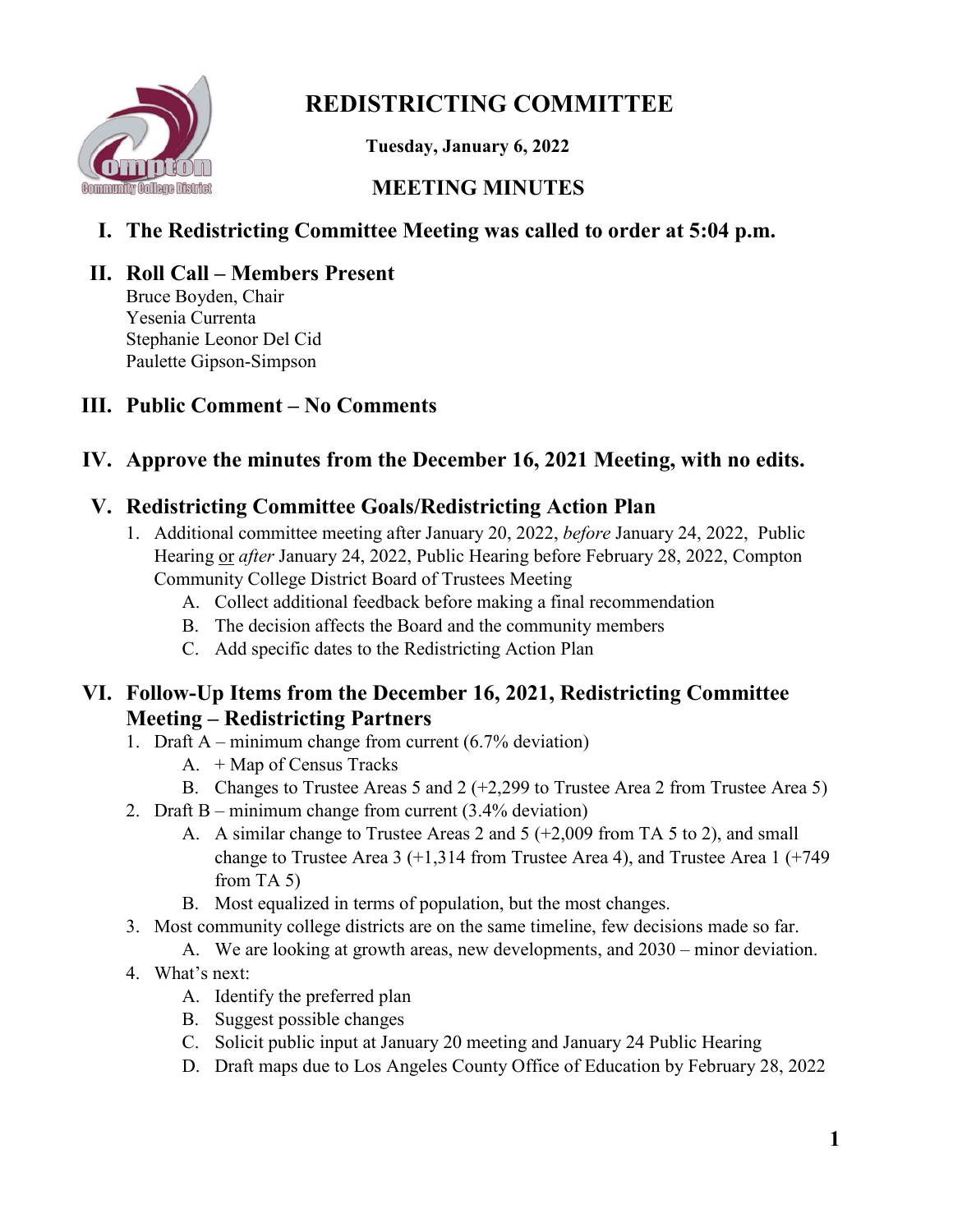- 5. Questions:
	- A. Chair Boyden: Keep communities of interest intact not just an equal amount of residents.
	- B. Compton CCD Trustee Juanita Doplemore: Outreach to the community?
		- 1) Feedback from Redistricting Committee
		- 2) Public participation in the review of the plans
		- 3) Public Hearing
	- C. Member Gipson-Simpson: what Trustee Areas does Willowbrook fall under? Trustee Area 2.
		- 1) Not incumbent on race, but # of African American voters is so low within Los Angeles County. I don't want to eliminate the number of African American voters.
	- D. Boyden: two trustees for the City of Paramount?
		- 1) Yes, some cities may have multiple trustees.
		- 2) List here? For reference
- 6. Strengths and Weaknesses of each Proposed Map
	- A. Current Map
		- 1) Strength same lines
		- 2) Weakness deviation is close to 10% limit; will most likely have to change in the future if we don't change this year.
	- B. Map A
		- 1) Strength only two TA affected to balance population; most minor deviation
		- 2) Weakness None mentioned at this time.
	- C. Map B
		- 1) Strength minor adjustments to all Trustee Areas to balance population
		- 2) Weakness None mentioned at this time.
	- D. Are there any communities/zip codes that are affected?
- 7. Comments:
	- A. Member Gipson-Simpson representation for Willowbrook
		- 1) Currently attached to north Compton. (in TA 2)
		- 2) Would like to keep it as is.
		- 3) Don't split between two Trustees. Small city. (Plans A and B)
		- 4) Willowbrook is an unincorporated area of LA County. Compton College is their one chance for representation.

A. Not represented in local elections other than CCCD.

## **VII. Community Meeting Redistricting – Thursday, January 20, 2022, at 6:00 p.m.**

- 1. Remain virtual due to an increase in the number of positive COVID-19 cases.
- 2. Publicize the meeting: news release, Compton CCD webpage, an online calendar of events, social media, President/CEO Messages.
- 3. Purpose: CCCD residents can interact with Redistricting Committee and Redistricting Partners (vs. no interaction/dialogue at the Public Hearing); collect more feedback due to open conversations.

#### **VIII. Public Hearing – Monday, January 24, 2022, at 6:00 p.m.**